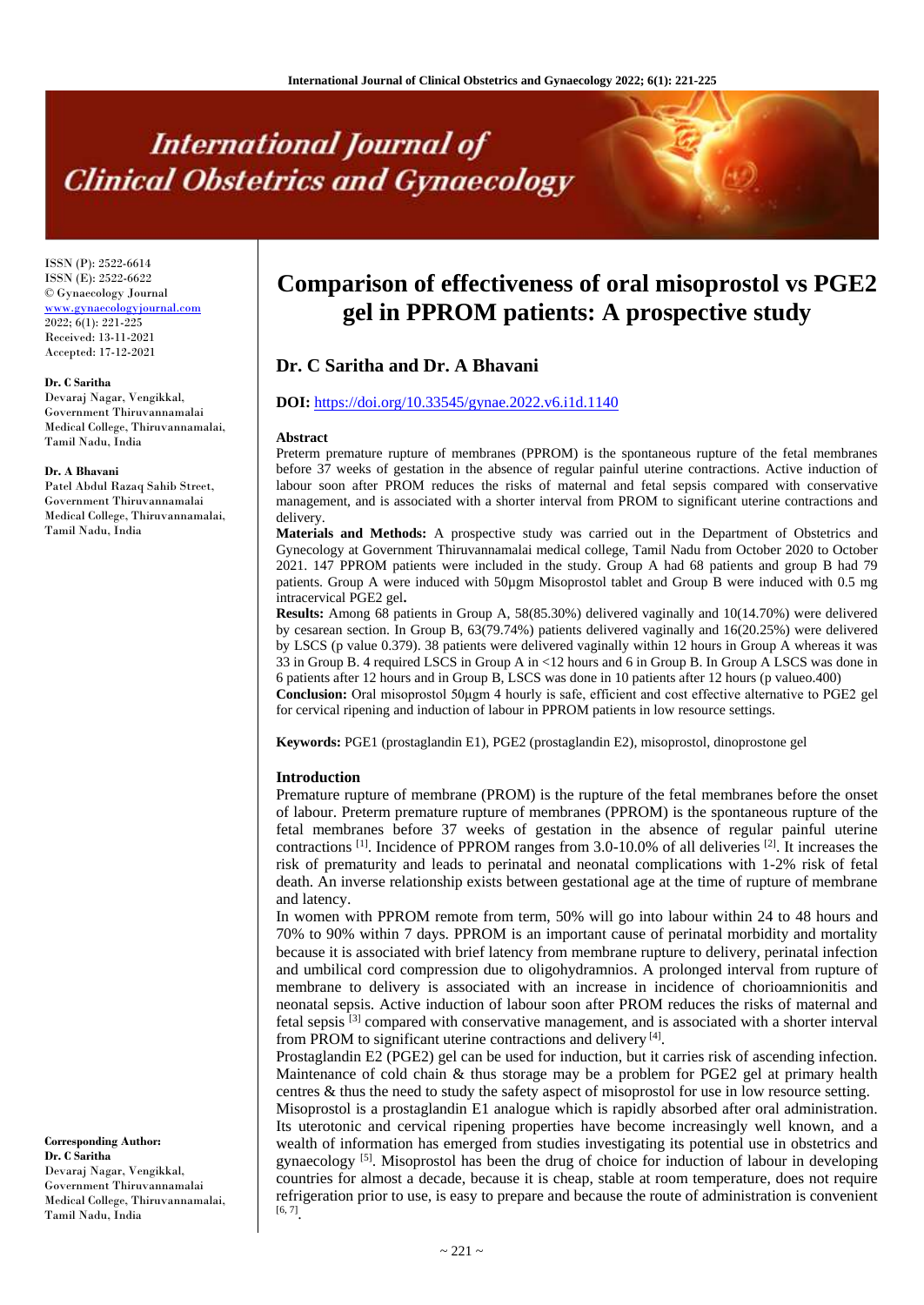In most studies prostaglandins have been used vaginally which results in long half-life than oral administration. However, low oral dosing may have an advantage in induction of labour because of the reduced risk of hyperstimulation and tachysystole  $[8, 9]$ . The advantage of oral misoprostol in reference to PROM is in the avoidance of repeated vaginal examinations and the subsequently reduced risk of sepsis for both mother and baby [10] .

#### **Aim and Objectives**

## **Primary aim**

The primary aim of the study was to determine the vaginal delivery rate in both groups and to compare induction - vaginal delivery interval in both groups.

#### **Secondary aims**

The secondary aims were to compare the following in both the groups

- Need for oxytocin augmentation
- **Meconium stained liquor**
- APGAR score

#### **Materials and Methods**

This prospective randomized study was conducted in the Department of Obstetrics & Gynaecology at Government Thiruvannamalai Medical College, Tamil Nadu from October 2020 to October 2021.

#### **Inclusion criteria**

- Gestational age  $\geq$ 34 to  $\leq$ 37 weeks of gestation with PROM
- Cephalic presentation
- $\blacksquare$  PROM  $>$  4 hours.
- Bishop score < 5.
- No uterine contraction.

#### **Exclusion criteria**

- Non-cephalic presentation
- **Twin pregnancy**
- Cervix  $\geq$ 3 cm dilatation
- **Hypersensitivity to Prostaglandins.**
- History of any uterine surgery like previous LSCS, myomectomy, hysterotomy
- Placenta previa
- Grand multiparity
- History of medical disorder like asthma, glaucoma, heart disease, gestational diabetes
- Any evidence of chorioamnionitis like temperature  $\geq$ 37.5°c, uterine tenderness, ↑TLC
- Fetal distress
- Meconium stained liquor
- PROM more than 24 hour
- History of antepartum hemorrhage

Diagnosis of PPROM was based on clinical history of passage

of liquor, pooling of fluid in posterior fornix as seen by speculum examination. In PPROM patients, bishop's score was recorded, following which patients were monitored for one hour to determine onset of labour and fetal wellbeing. If the woman was not in labour she was randomly allotted to either of the groups. Prophylactic antibiotic of a penicillin group was given.

In the group A, labour was induced by oral misoprostol 50 micrograms every 4 hours for maximum three doses and in group B, labour was induced by intracervical 0.5 mg PGE2 gel. Patients were observed for progress of labour. If labour had not established, oral misoprostol was repeated after 4 hours (maximum 3 doses) in group A and PGE2 gel after 6 hours (maximum two doses) in group B. Emergency LSCS was done in cases of failed induction, meconium stained liquor, fetal distress, tachysystole. Induction delivery interval, mode of delivery and NICU admissions were recorded in all patients.

#### **Results**

147 patients were enrolled in the study. Group A had 68 patients and group B had 79 patients. Group A were induced with 50µgm Misoprostol tablet and Group B were induced with 0.5 mg intracervical PGE2 gel. Both the groups had comparable age wise distribution as seen in table 1.

| Age (in years) | Group A $(\%)$ | Group B $(\% )$ | P value |
|----------------|----------------|-----------------|---------|
| $21 - 25$      | 42(61.76%)     | 48(60.75%)      |         |
| >25            | 26(38.23%)     | 31(39.25%)      | 0.900   |
|                | 68(100%)       | 79(100%)        |         |

Both groups had comparable number of primigravida and multigravida. There were 33 primigravida in Group A and 40 in Group B and 35 multigravida in Group A and 39 in Group B (table 2).

| <b>Parity</b> | Group A $(\% )$ | Group B $(\% )$ | P value |
|---------------|-----------------|-----------------|---------|
| Primigravida  | 33(48.52%)      | $40(50.64\%)$   |         |
| Multigravida  | 35(51.48%)      | 39(49.36%)      | 0.799   |
|               | 68(100%)        | 79(100%)        |         |

Among 68 patients in Group A, 58(85.30%) delivered vaginally and 10(14.70%) were delivered by cesarean section. In Group B, 63(79.74%) patients delivered vaginally and 16(20.25%) were delivered by LSCS (Table 3). The indications of LSCS were meconium stained liquor, fetal distress, failed induction and uterine tachysystole (Table 4).

#### **Table 3:** Mode of delivery

| <b>Mode of delivery</b> | Group A $(\% )$ | Group B $(\% )$ | P value |
|-------------------------|-----------------|-----------------|---------|
| Vaginal delivery        | 58(85.30)       | 63(79.74)       |         |
| LSCS                    | 10 (14.70)      | 16(20.25)       | 0.379   |
|                         | 68(100%)        | 79(100%)        |         |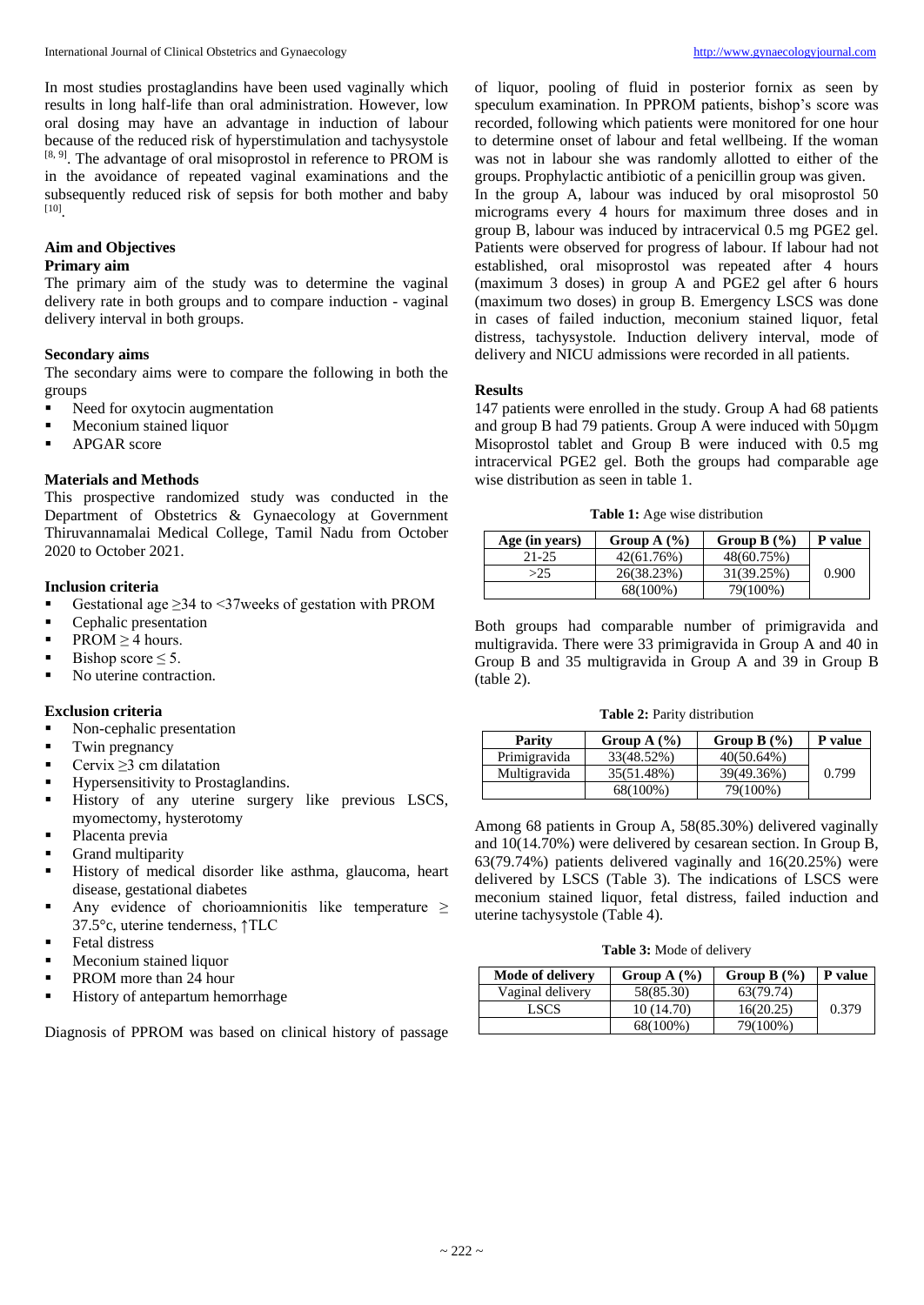

**Fig 1:** Mode in delivery in both groups

**Table 4:** Indications for LSCS in both groups

| <b>LSCS</b>          | Group B $(\% )$<br>Group A $(\% )$ |             | P value |
|----------------------|------------------------------------|-------------|---------|
| Meconium liquor      | $5(50\%)$                          | 3(18.75%)   |         |
| Failed induction     | 2(20%)                             | $8(50\%)$   |         |
| Fetal distress       | 2(20%)                             | 3(18.75%)   | 0.329   |
| Uterine tachysystole | $1(10\%)$                          | 2(12.5%)    |         |
|                      | $10(100\%)$                        | $16(100\%)$ |         |



**Fig 2:** Indications for LSCS

38 patients were delivered vaginally within 12 hours in Group A whereas it was 33 in Group B. 4 required LSCS in Group A in <12 hours and 6 in Group B. In Group A LSCS was done in 6 patients after 12 hours and in Group B, LSCS was done in 10 patients after 12 hours (Table 5).

| Mode of delivery | <b>Induction delivery interval</b> | Group A $(\% )$ | Group B $(\% )$ | P value |
|------------------|------------------------------------|-----------------|-----------------|---------|
| Vaginal delivery | $<$ 12 hours                       | 38(55.88%)      | 33(41.77%)      |         |
|                  | $>12$ hours                        | $20(29.41\%)$   | 30(37.97%)      |         |
| <b>LSCS</b>      | $<$ 12 hours                       | $4(5.88\%)$     | $6(7.60\%)$     | 0.400   |
|                  | $>12$ hours                        | $6(8.82\%)$     | $10(12.66\%)$   |         |
|                  |                                    | 68(100%)        | 79(100%)        |         |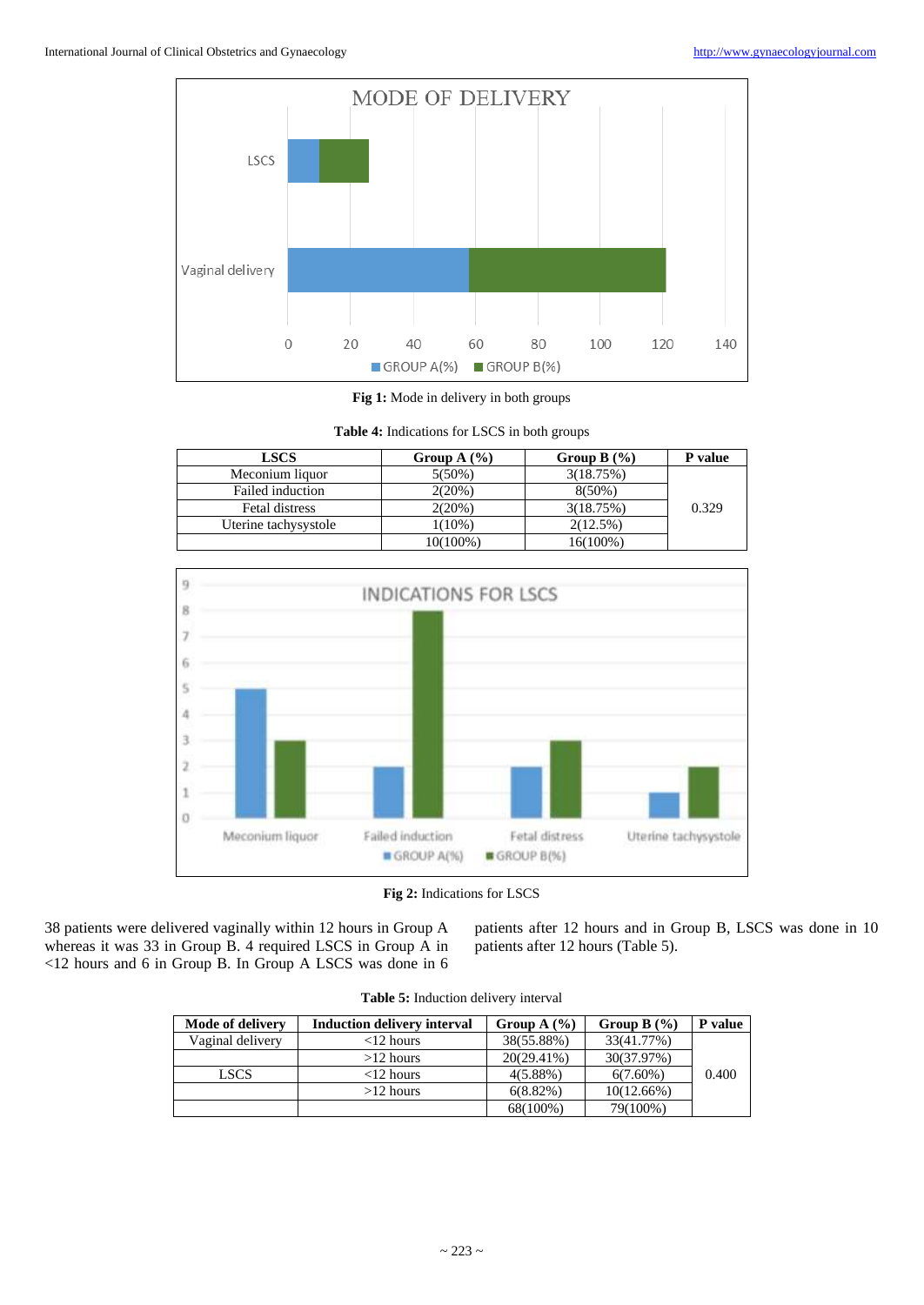

**Fig 3:** Induction delivery interval

Among the patients delivered vaginally, oxytocin was required in 19 patients in Group A and 36 in Group B which is statistically significant. 8 had meconium stained liquor in Group A out of which, 3 delivered vaginally. The results were not statitically significant 5 had meconium stained liquor in Group B, out of which 2 were delivered vaginally. 2 patients in Group A had APGAR<5, and 1 in Group B had APGAR<5. These babies needed NICU admission.

| Table 6: Oxytocin augmentation, meconium liquor and APGAR in |
|--------------------------------------------------------------|
| both groups                                                  |

|                         |     | <b>Group A</b> | <b>Group B</b> | P value |
|-------------------------|-----|----------------|----------------|---------|
| Oxytocin augmentation   | Yes | 19             | 36             | 0.002   |
|                         | No  | 39             |                |         |
| Meconium stained liquor | Yes |                |                |         |
|                         | No  | 60             | 74             | 0.243   |
|                         |     |                |                | 0.47    |
| APGAR                   | >5  |                |                |         |



**Fig 4:** Comparison of oxytocin augmentation, meconium stained liquor and APGAR

#### **Discussion**

 In our study, synthetic PGE1 analogue oral misoprostol was compared with PGE2 intracervical dinoprostone gel in PPROM. Vaginal delivery rate in both groups was determined and induction vaginal delivery interval, mode of delivery, need for oxytocin augmentation, meconium stained liquor and APGAR score in both groups were studied and compared. In our study PPROM was more common in the age group of 21-25 years with an incidence of 61.2% (n=147) which is comparable to the study conducted by Noor *et al*. <sup>[11]</sup> in Ayub medical college which stated that higher incidence (58.8%) among younger age group.

#### **Vaginal Delivery**

In our study, the rate of vaginal delivery was 85.30% in the misoprostol group and 79.74% the dinoprostone gel group. The result was comparable with Shetty A *et al.* (2004)<sup>[12]</sup> for the misoprostol group.

# **Induction to Delivery Interval**

In our study 55.88% in group A and 41.77% in group B delivered within 12 hours which is comparable to the study conducted by nadar *et al.* [13] in which 55.56% in misoprostol group and 44.44% in dinoprostone gel group delivered vaginally within 12 hours.In this study, induction to delivery interval was significantly shorter in group A (misoprostol) as compared to